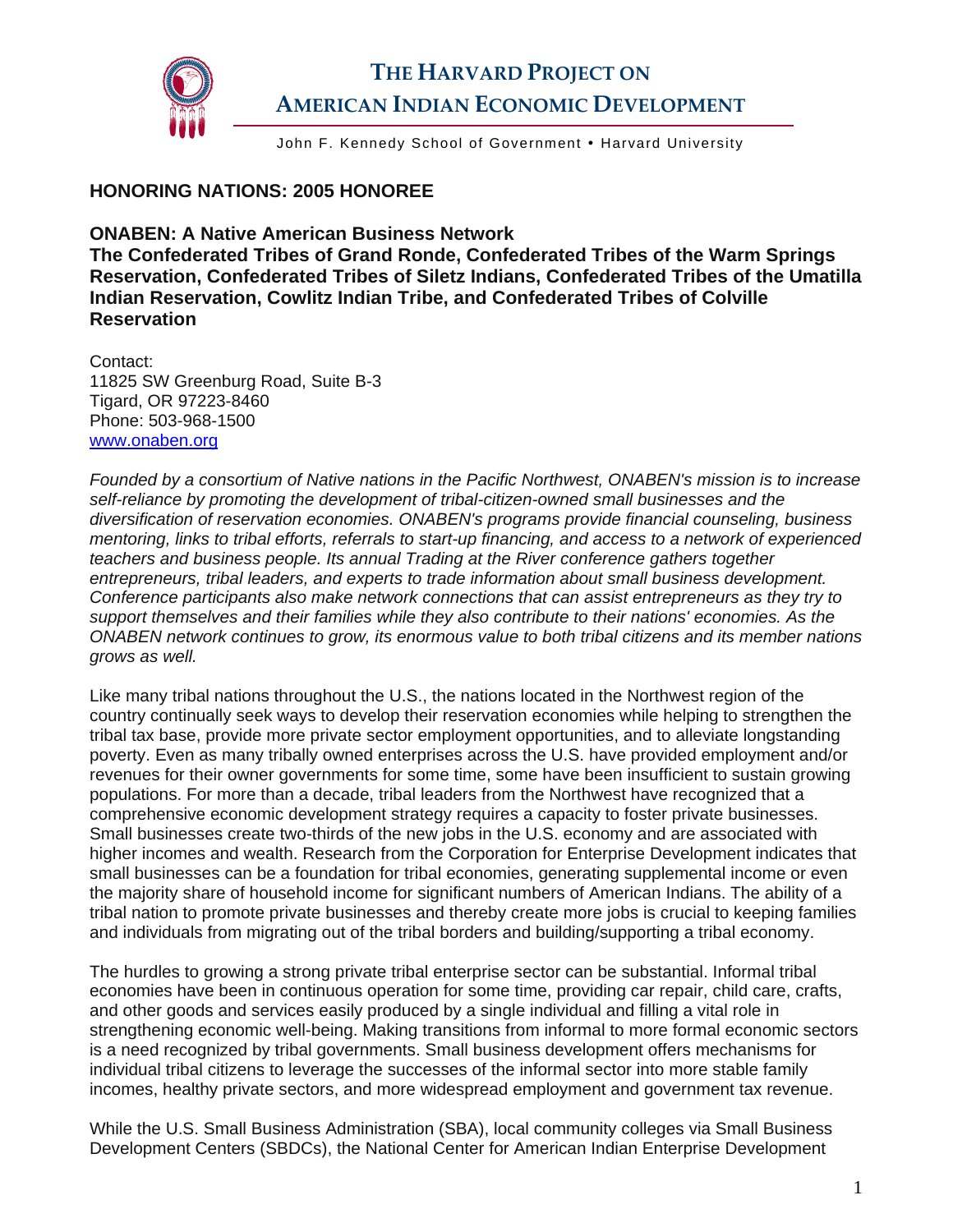(NCAIED), and other formal and informal institutions already were providing services to address the issue, limited success was experienced with some tribal nations in the Pacific Northwest. Whether agencies were unfamiliar with the political, cultural, and economic challenges particular to a reservations; were unable to provide a wide range of services for people with or without extensive business experience, or were not locally available, some tribes sought to create a new initiative to better serve their needs.

In 1991, the nations of Grand Ronde, Klamath, Siletz, and Warm Springs came together to form the Oregon Native American Business & Entrepreneurial Network (ONABEN) as a section 501(c)(3) nonprofit corporation. Since the original founding of ONABEN, other nations, such as the Umatilla, Chehalis, Colville, Makah, Yakama, and Hoopa have joined. Additionally, other Native nations from Washington, Idaho, and Northern California have worked with ONABEN to provide business development programs to their citizens. The mission of ONABEN is to enable Native Americans to realize dreams for a better quality of life through owning and operating a successful business. By focusing on the fact that Native small business owners have different needs than other small business owners, ONABEN is creating services, support, and training to develop and promote what they have termed "Indianpreneurship".

At a basic level, ONABEN is a network designed to function as a business development and training program. It signs a memorandum of understanding with small business development centers in each tribal nation, typically with tribal economic development departments. Dues collected from member nations are used to provide a core group of services. These dues cover about three percent of ONABEN's total budget. Although the memorandums of agreement differ slightly from member to member, the main services ONABEN offers include entrepreneur's classes, staff and trainer training, consulting to entrepreneurs, access to start-up financing, curriculum materials, and grantadministration support.

ONABEN also recruits and trains a central pool of contract faculty that centers can call upon. It solicits and manages federal, state, and philanthropic funding to complement tribal dues and to support the other ninety-seven percent of the budget. As a central clearinghouse, ONABEN helps to maintain and improve the quality of the tribal SBDC offerings. In return, the member nations commit to nominate a representative to the ONABEN board, support their own SBDCs with funding and personnel, and provide core SDBC support with items such as office space and administrative overhead.

ONABEN has been successful in developing the skills of Native small business owners because of a few key factors. These aspects are embodied in the design and application of ONABEN's services and include a focus on creating a strong network of business-to-business interactions and the development of a Native focused approach to entrepreneurship which strengthens how member nations assist and support small businesses.

Functioning as a network means that factors influencing small business success come from a multitude of activities and interactions large or small. It might be the ONABEN training program, a contact made at Trading at the River, a peer who critiqued a business plan in a group session, a Chamber of Commerce member proposing a sale, or a tribe's SBDC website support page that gets a business over critical hurdles. The member businesses benefit ONABEN just as much as ONABEN benefits its clientele. The most obvious feature of the network is Trading at the River, an annual conference that gathers entrepreneurs, tribal leaders, and experts to share notes about and experiences in small business development. More than just a technical assistance conference, Trading at the River explicitly opens conversations about culture, discussing such topics as whether entrepreneurship is compatible with Native culture. In addition, ONABEN explicitly promote standard business networking, and in the past even rewarded participants who traded knowledge and experience with dentalium shells. ONABEN was also instrumental in founding and supporting the Oregon Native American Chamber of Commerce and the Warm Springs Chamber of Commerce, groups that can advocate for privately owned business interests with tribal governments.

Like most networks, the value of ONABEN to its member nations and their constituent entrepreneurs